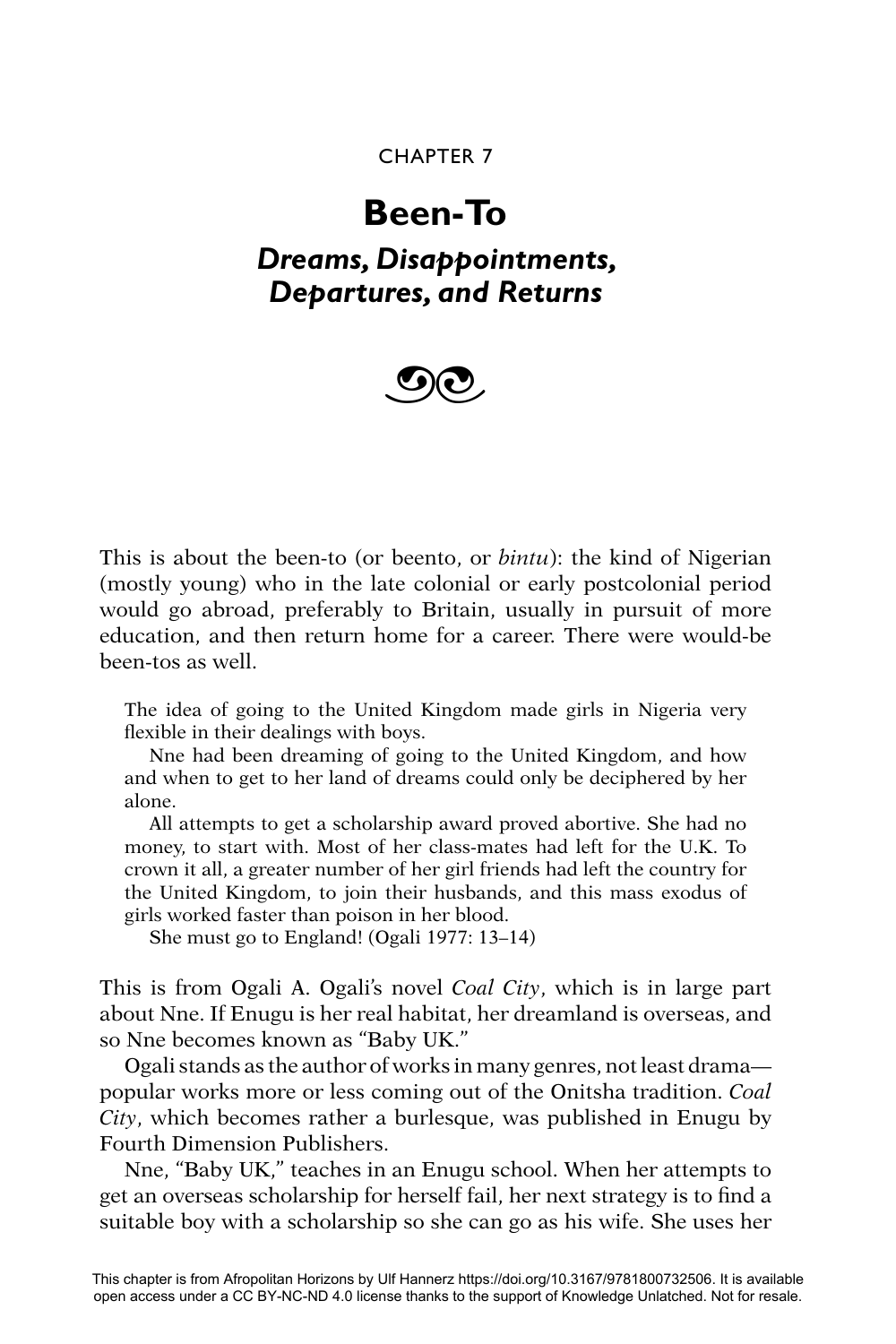organizational asset as secretary of the Choose Me Social Club to invite all the likely, and attractive, male candidates to an event, at which she presents herself in the best possible light. And indeed, there she and Okoro meet each other. Okoro is a cashier at a local bank, and has had a letter from the Balham and Tooting College of Commerce, London, granting him admission to a course. Now only the funding is missing.

At the bank, Okoro manages to lay his hands on a blank check from a wealthy customer and makes it out to himself for a large sum. He marries Nne, and they get on the plane from Enugu to Ikeja Airport, Lagos, for the connecting flight to London. However, when they are about to board that latter plane, Okoro is arrested. His check theft has been discovered.

Nne returns to Enugu, and soon enough she has also returned to her maiden name. Okoro is not heard of again.

Apart from Nne, there is a second central figure in *Coal City*: Emenike, from a wealthy business family in Umuahia, doing a rather careless day job at the post office, but more active during the night shift. He has seven main women friends, one for each night of the week, and is also known as "Stormy Weather." Then he makes a very expensive mistake at the post office counter and is fired. As his widowed entrepreneur mother is tired of his escapades, she refuses to keep on paying for them, or even for his unemployed survival.

Meanwhile, Nne gives up on the marriage strategy for getting to the United Kingdom, although not entirely on getting there somehow. She gets into a lot of loose living, and her reputation is no longer so good. One day she gets a cable from a Yoruba senior civil servant/ businessman, based in Lagos, although she has met him once at an Enugu dance. He invites her to Lagos and sends a ticket. So off she goes for a flight to Ikeja Airport once more. In Lagos, her new admirer puts her up in his elegant apartment and says that as soon as his divorce is over, he and Nne will go on an extended international trip to include two months in London. (And during a couple of weeks in Rome, perhaps they could get the Pope to marry them?)

Again, however, there is trouble. While Nne is alone in the apartment, a "Thick Madam" appears at the door. Nne's male friend is her husband, and there is a violent fight between the two women. Nne needs emergency medical treatment, and is then flown back to Enugu. The fight is described by a Lagos newspaper under the headline "FIGHT OVER A MAN, AND THE INTRUDER HAS TO BE PARCELLED HOME BY AIR."

Stormy Weather, homeless, is absorbed into a group of other apparent down-and-outs—but they turn out to be a somewhat sect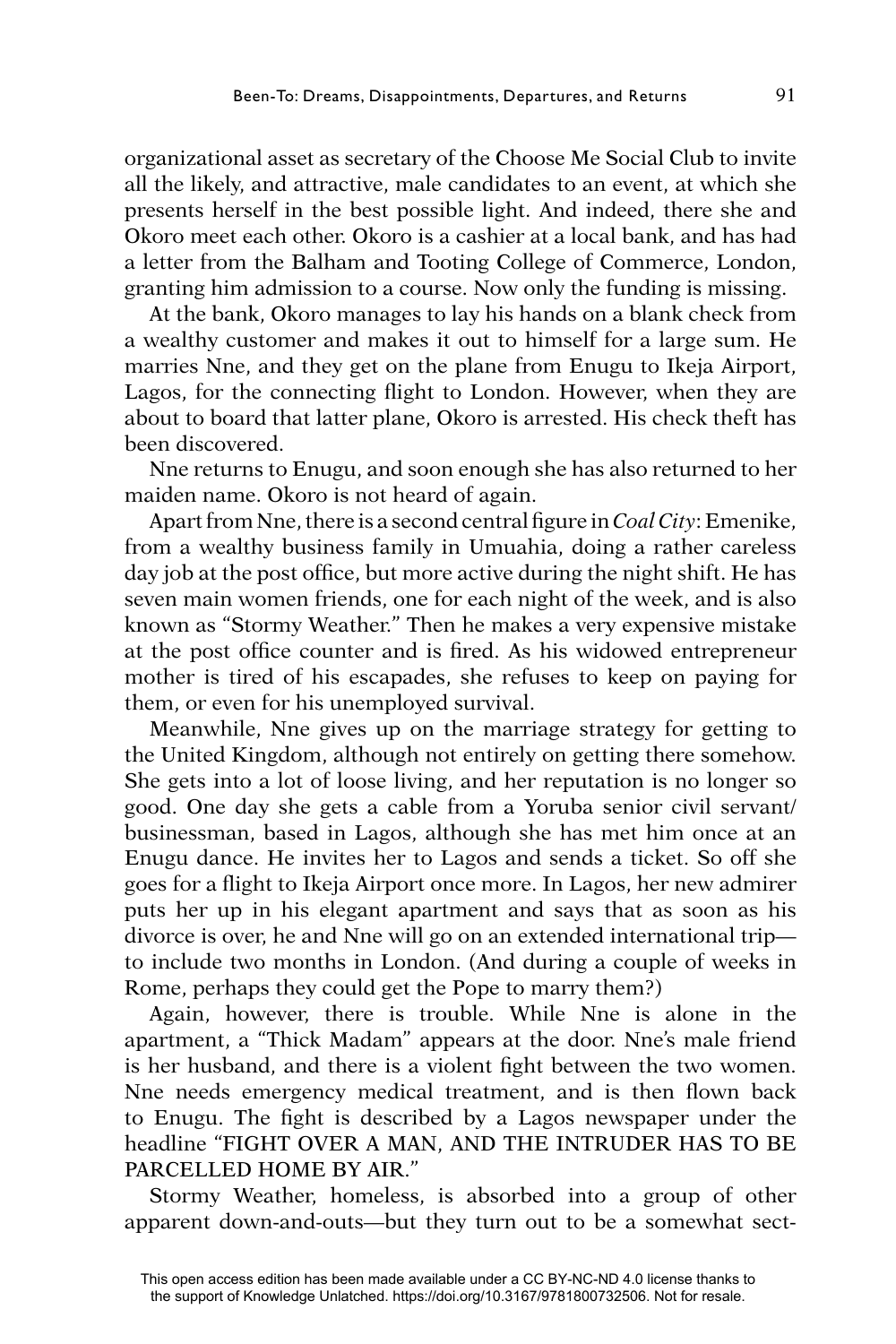like group of robbers. He is initiated into it through a ritual including the sharing of a calabash of palm wine, some meat, a kola nut, and a male lizard, plus a lecture on what the leader calls "rogueology" and "escapeology," and then the next night the gang heads for a massive attack on an apartment building. While they are ransacking the homes, however, some witness manages to call the police—and so Stormy Weather and the other bandits are taken into custody. Fortunately, his very effective mother learns about this and comes in from Umuahia to Enugu to fix things with the police, and her son becomes a witness for the prosecution. He returns with her, joins her business, her church, and her political party, and begins a new life.

And Nne? At an Easter Dance, where as usual she outshines the female competition, she is approached by a man who presents himself as a recent returnee from England, with a fresh PhD, just beginning as a lecturer at the University of Nigeria, Nsukka. He argues that with her excellent command of English, she just needs a little polishing off at a British institution before she can start a new career. And so they drive off together in the night, ending up in a modest hotel with mostly a prostitute clientele. While Nne is fast asleep, her escort makes his exit with her gold wristwatch. He gets into his car. He has already removed the TAXI sign from the roof to make it more anonymous.

Then Nne somehow joins an undercover branch of the police force, helps catch a currency forger, and is quickly promoted. On the other hand, she finds herself pregnant, and seeks out a witch doctorabortionist. This is in Aba, two taxi rides away. When she comes back from that, she finds her apartment totally empty, the result of a burglary.

She, too, returns home, to the slow village life with her parents. She, too, begins to devote her time to the local church. Emenike, ex–Stormy Weather, who had already noticed her in Enugu in the past (but had been spurned), hears from a distance of this change, and contacts her. This time it eventually results in a grand wedding in Umuahia, with Emenike's mother's friends in the political elite present. Nne gets to run a new fancy fashion store, while Emenike becomes very wealthy in the timber business. Back in Enugu, as he is visited by those seven once-a-week girlfriends of his past, his wife walks in, to sit on his lap observing all those other women as they get into a free-for-all fight.

Quickly on to a final scene: the matronly Nne is being interviewed by a journalist about her work with the Young Women's Christian Association, when her two young children, a boy and a girl, come in. They both speak very good English, and the ex–Baby UK notes that she and her husband have plans for them. They will go to the United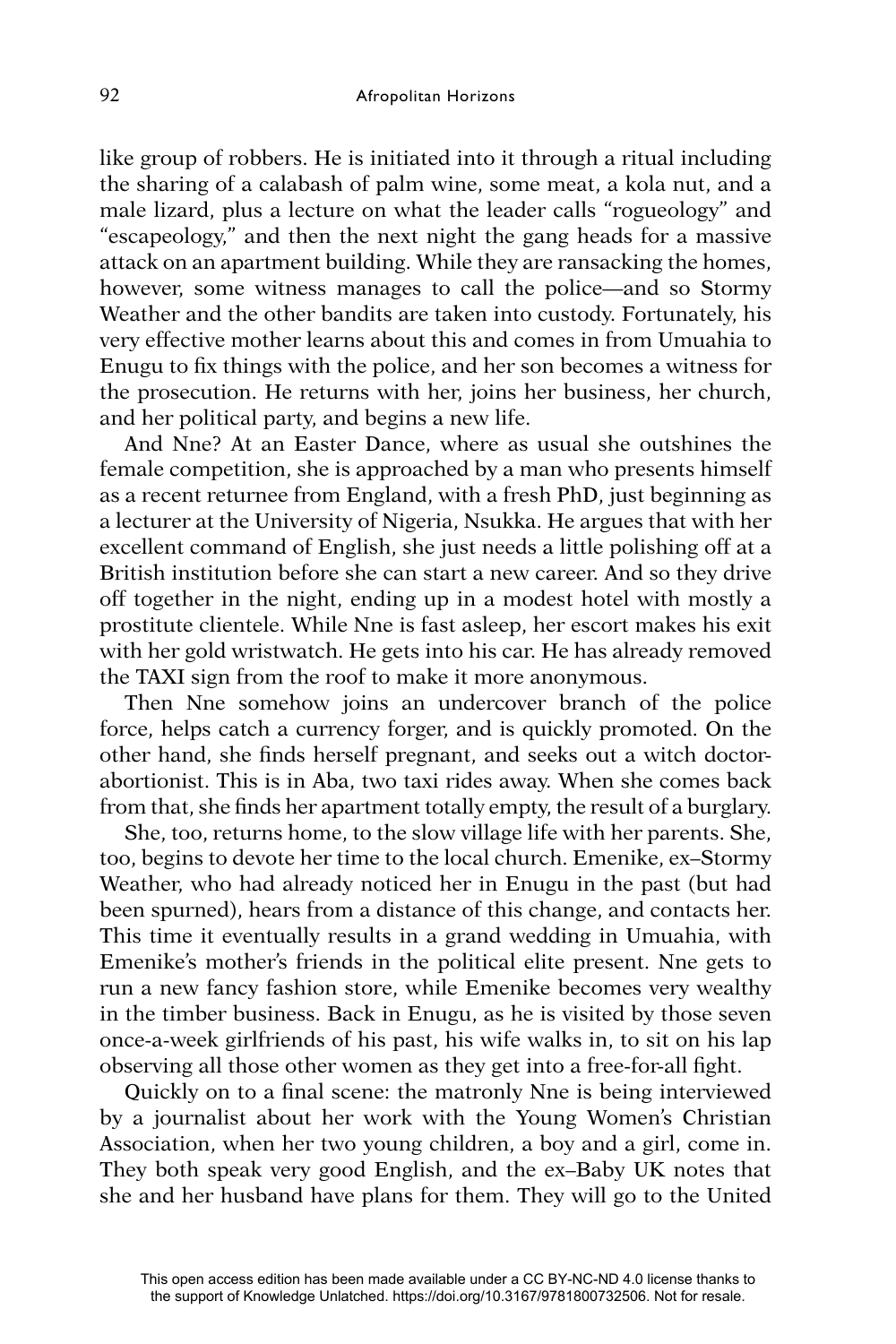Kingdom, "where Chikwendu will do Business Administration when he grows up, and Chinyere will do Medicine."

All this in some 160 pages.

Ogali Ogali's been-to story is thus about the imagined been-to, in two generations, all mostly in and around Enugu (with those brief Lagos excursions). But there are also stories about been-tos who do go abroad and come back. In Obi Egbuna's *The Madness of Didi* (1980), the middle-aged, learned-but-mysterious Uncle Didi comes back to his home area after a long period in Britain. His presence causes considerable local upheaval—but it turns out that he was somehow released and sent off to his home country following a long period in prisons and madhouses, after he had killed six people. With a Father O'Dennehy (who had saved him when he was orphan child) as his original guide, he was supposed to have trained for the priesthood, but then he joined a political terrorist group instead and committed his crimes.

As Uncle Didi is on his deathbed, he reminisces about his life to a young local man, Obi, who has the hope of becoming a trader selling motor parts. But Uncle Didi challenges him to aim for something better, and also sends off a letter abroad. It turns out to be addressed to a Dr. Schlomo Guddman, Oxford Street, London. Guddman, an extremely wealthy man who has risen from a Polish refugee background to a fortune in publishing and other pursuits, supported Didi in Britain and was behind his release and return to Africa. Now it turns out that he will also support young Obi—who under such conditions has decided that he wants to go abroad to study, somewhat surprisingly, librarianship—for the road to becoming a writer is through reading. Again, the bright future is overseas.

The presentation of the author at the front of *The Madness of Didi*  states that Obi Egbuna completed the book while studying for his PhD at Howard University, Washington, D.C.

Before that, he received a master's degree in English from the University of Iowa. (That would have been before Amos Tutuola came there.) One may wonder a little about the occasional similarity between Uncle Didi's career and Egbuna's own. Obi Egbuna was for a period one of Nigeria's most productive writers.1 During the years of the Biafra War and the period leading up to it, he was in Britain engaged in radical politics, participating for one thing in the British Black Power movement. In the 1970s, he was back in Nigeria, in the East, as a writer and public intellectual, but he then returned to the United States. He died in Washington, D.C., in 2014. His son, Obi Egbuna Jr., who was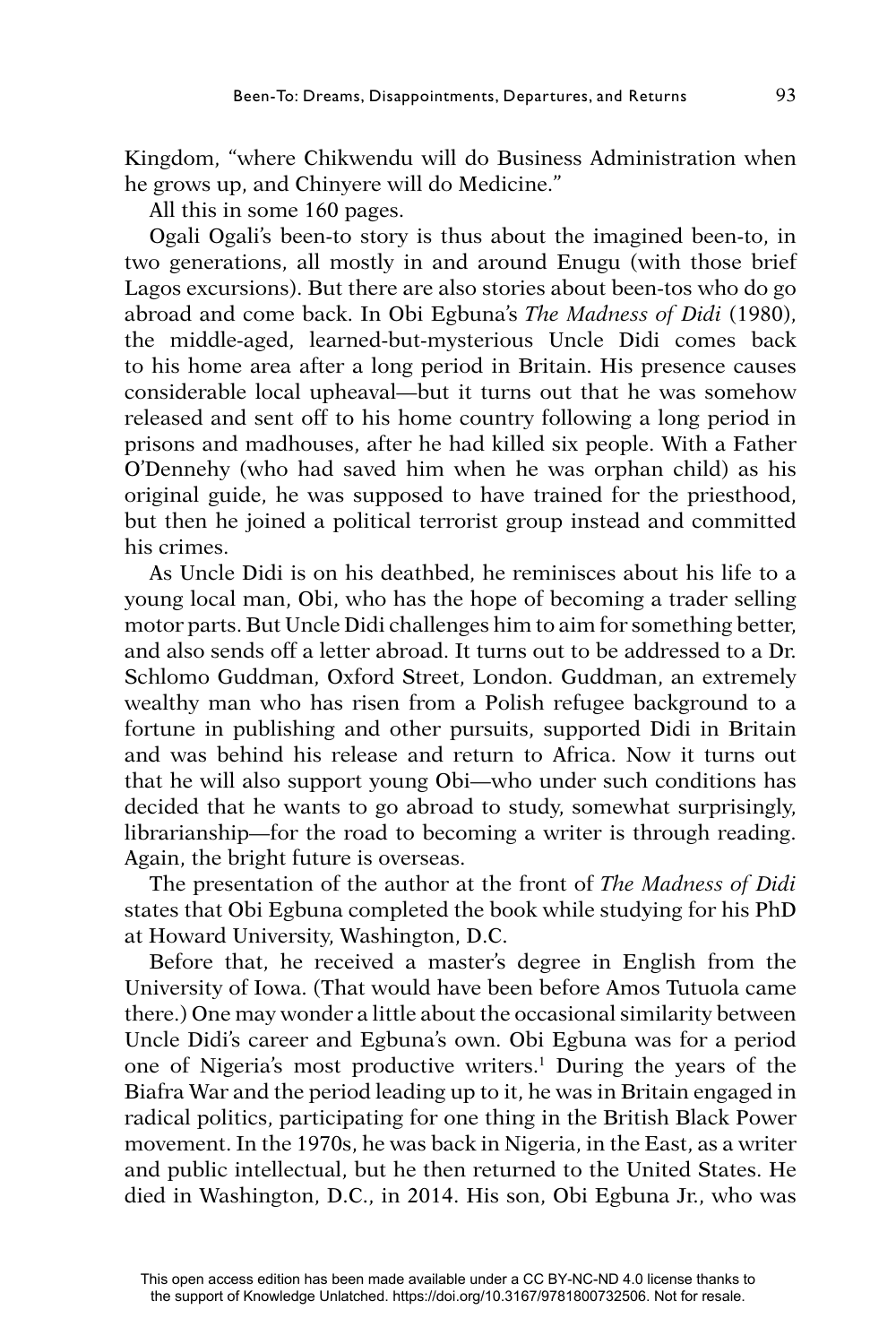following in his father's footsteps as a transnational Black activist, took his ashes to be scattered at the Victoria Falls in Zimbabwe.<sup>2</sup>

Ogali, to repeat, has his roots in the Onitsha pamphleteer tradition, and the been-to is indeed a recurrent figure in it. One might expect returning been-tos to be success stories, coming home with new credentials and cultural capital. To an extent, Uncle Didi could seem to have done that. But among the Onitsha writers, Obiechina (1973: 54–55) concludes, the been-to is ambiguous and frequently dangerous. Men who are not been-tos themselves, in particular, should beware of been-to women. An "unsophisticated and unspoilt village damsel" is regarded as a better bet.

Obi Okonkwo in Chinua Achebe's *No Longer at Ease* (1960) is a prominent example of how been-tos are often tragic figures. Obi is a smart boy in Umuofia, the small Igbo town where his father is a catechist (and also, of course, at an earlier time the setting of *Things Fall Apart*). Townspeople get together to help him along financially in furthering his education. He gets to England and decides to study English; this will disappoint people at home who had hoped he would go into law, but in any case he should be sure to get a senior administrative job, succeeding some departing expatriate, with all the extra benefits that have gone with these positions.

He remains in England for nearly four years. At a social event of the London branch of the NCNC, the Igbo-related political party, he meets Clara for a brief encounter on the dance floor in which he manages to step on her toes too many times. They do not see each other again until they happen to be on the same boat, taking its time to return them both to Lagos. During that passage, romance begins to flourish.

Clara, of course, is another been-to, and an Igbo. Like many young women who go abroad for training, she has been a nursing student. In fact, the term "been-to" shows up only once in this book, referring to Clara rather than Obi: "You could tell a been-to not only by her phonetics, but by her walk—quick, short steps instead of the normal leisurely gait. In company of her less fortunate sisters she always found an excuse for saying: 'when I was in England . . .'" (Achebe 1960: 93).

Obi and Clara—a perfect couple, it would seem. There is, however, a big problem. Clara is an *osu*, a member of a caste-like grouping of descendants of shrine servants in pre-Christian Igbo religion. The *osu*  remain a sort of untouchables, even as the Igbo have become Catholics, Anglicans, or Methodists. Obi wants their relationship to continue and move onward to marriage, although Clara is more doubtful. It does not remain a private matter between the two of them either. Word moves through the grapevine back to Umuofia, where anti-*osu* prejudice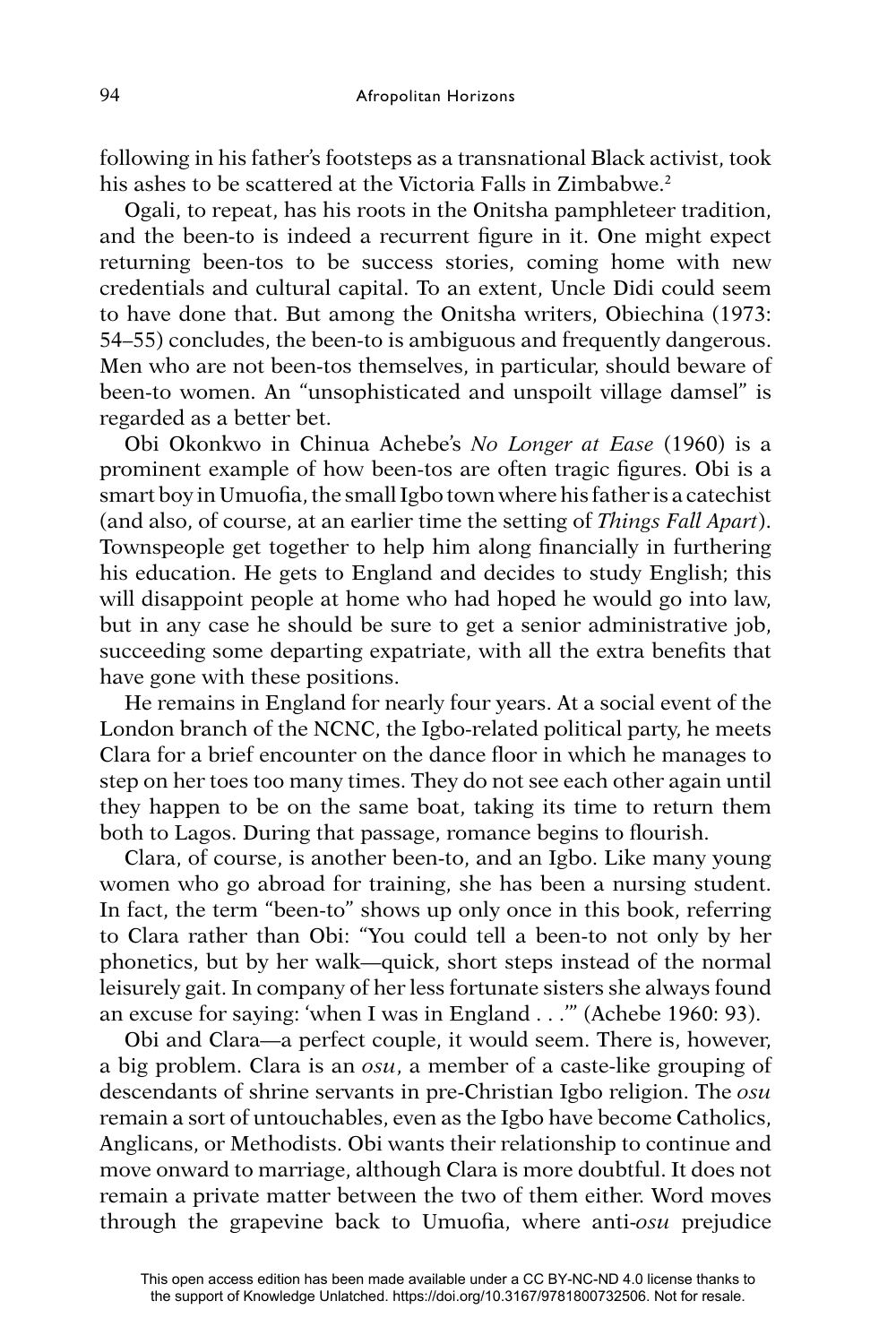remains strong, and Obi's parents are very much against having this prospective daughter-in-law. His mother would rather die first.

Yes, Obi does get a good administrative job, where, for one thing, he is involved in scholarship awards (for the continued production of been-tos). Between dates with Clara, Obi finds time to participate in Lagos nightlife in the company of other reasonably well-to-do Igbo bachelors. He lives comfortably in an apartment in what used to be a residential area for Europeans only, and a steward attends to his domestic needs. He gets a car, too, for his Lagos mobility but also for the occasional long drive back to Umuofia. But his personal finances become messier and messier. People in Umuofia expect him to return their past investment in his education, so that more youths from the town can afford more schooling. There are costs for insurance and for the infrastructure of the life of his extended family, matters of health and education. Consequently, Obi finds himself seriously in debt.

Then Clara finally gives up on the relationship, which she finds financially difficult and socially impossible, but only after a complicated illegal abortion. Obi has lost her, and his mother has died after a long illness. At this point, he gives in to temptation. He has already resisted other attempts to bribe him for the furtherance of particular candidacies for the scholarships that he would handle in his job. This time he accepts a sum, which would help him out of his financial crisis, from someone appearing at his door. But it is a setup, and he is promptly arrested.

There are no real cliffhanger points in *No Longer at Ease*, for Achebe has placed the ending in the first chapter, describing Obi's court trial and citing the surrounding commentary among Igbo, as well as nearby expatriates, the latter forever inclined to find corruption among the Africans coming in to take over their positions. So the chapters that follow, from an Umuofia boyhood onward, explain what took him to his failure.

Why, in the Nigerian fiction of the mid-twentieth century or so, were the been-tos and their lives so often depicted as problematic—while the tendency in real life was rather to see them as success stories? We might note that the men, especially, were often of the first generation taking over after colonialist expatriates, often inheriting their fringe benefits and the formal or informal control of major public resources. If the most general theme is that of a conflict between modernity and tradition, between universalist principles and more particularist claims of local or kinship loyalties, the specific focusing on the been-to at the center of such loyalties may well have something to do with the fact that so many of the early generation of Nigerian writers were civil servants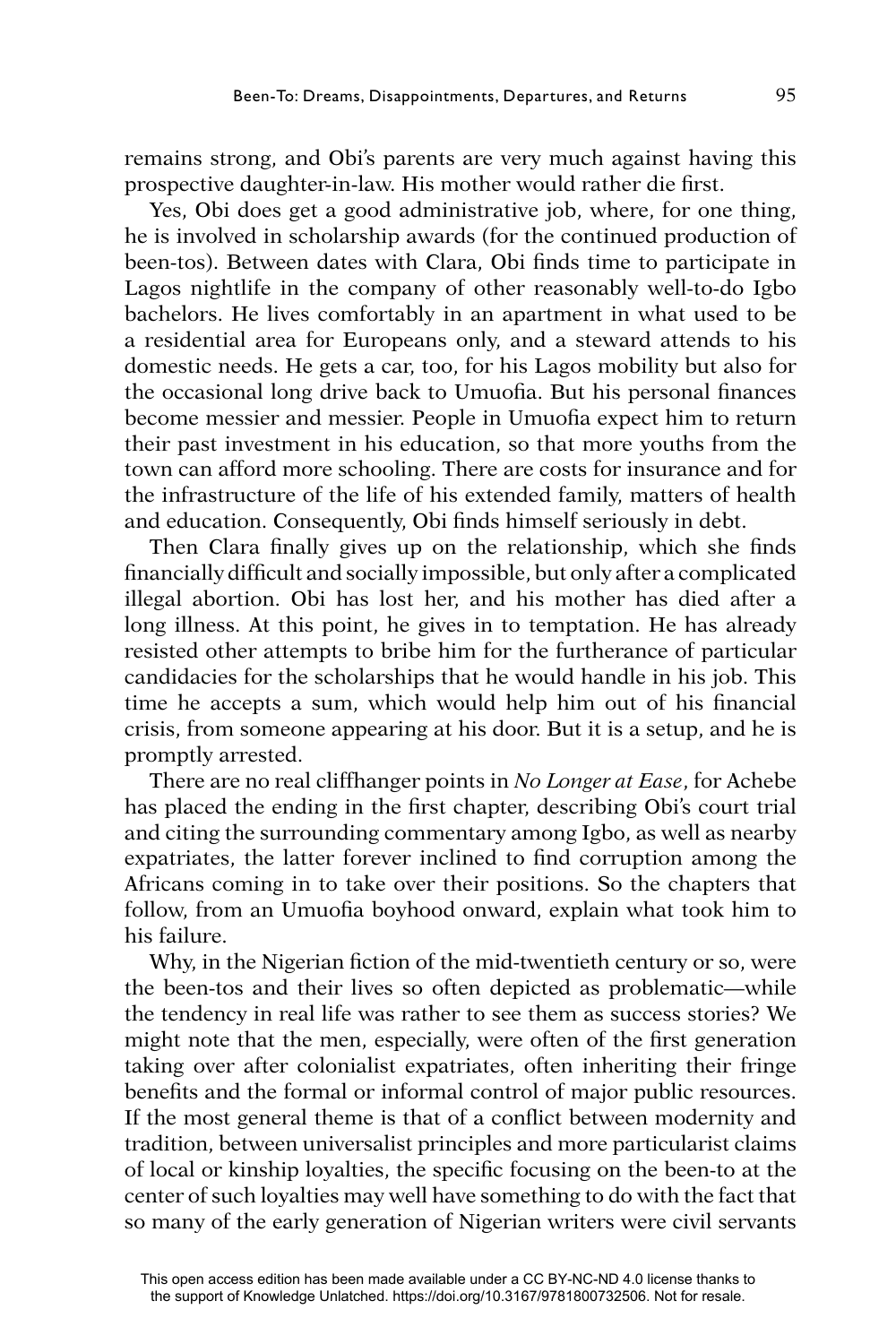somewhere in bureaucratic structures—hardly themselves strangers to career thinking and the strategic significance of credentialed training in a prestigious "abroad." People such as Cyprian Ekwensi, Chinua Achebe, Onuora Nzekwu, Chukwuemeka Ike—all had desk work during the day. The Onitsha writers, for their part, could see the been-tos as arrogant superiors.

Yet I am also inclined to detect here a more widespread motif in the midcentury commentary on cultures in contact, on what happens in migrations and with people somehow not quite in place. In metropolitan sociology, a body of writings grew around the new concept of "the marginal man." The originator of the concept, Robert E. Park ([1928] 1964: 356), ancestral figure of the powerful Chicago School of sociology, and more concerned than most academics at the time with what we might now term globalization, proposed that "it is in the mind of the marginal man that the moral turmoil which new cultural contacts occasion, manifests itself in the most obvious forms."

Something may have happened, however, between Park's time and ours. Perhaps people like been-tos are now less likely to be seen as tragic? Compare Park with Salman Rushdie (1991: 394), commenting in a well-known passage on that famous and controversial novel of his: "*The Satanic Verses* celebrates hybridity, impurity, intermingling, the transformation that comes of new and unexpected combinations of human beings, cultures, ideas, politics, movies, songs. It rejoices in mongrelization and fears the absolutism of the pure. *Mélange*, hotchpotch, a bit of this and a bit of that is *how newness enters the world*" (italics in the original). There has been a shift toward assertiveness and, indeed, celebration. Impurity and intermingling are a source perhaps the most important source—of desirable cultural renewal. Perhaps Wole Soyinka, returning in the late 1950s from his sojourn at the University of Leeds, and quickly engaging in new creative cultural hybridity (while never in a bureaucratic career), has been the most conspicuous pioneer here, taking various kinds of risks along his continued path—more about him in chapter 11.3 And later Afropolitans of the kind identified by Taiye Selasi, such as Chimamanda Ngozi Adichie and Teju Cole, may be other examples of how been-tos have come a long way—see chapter 17.